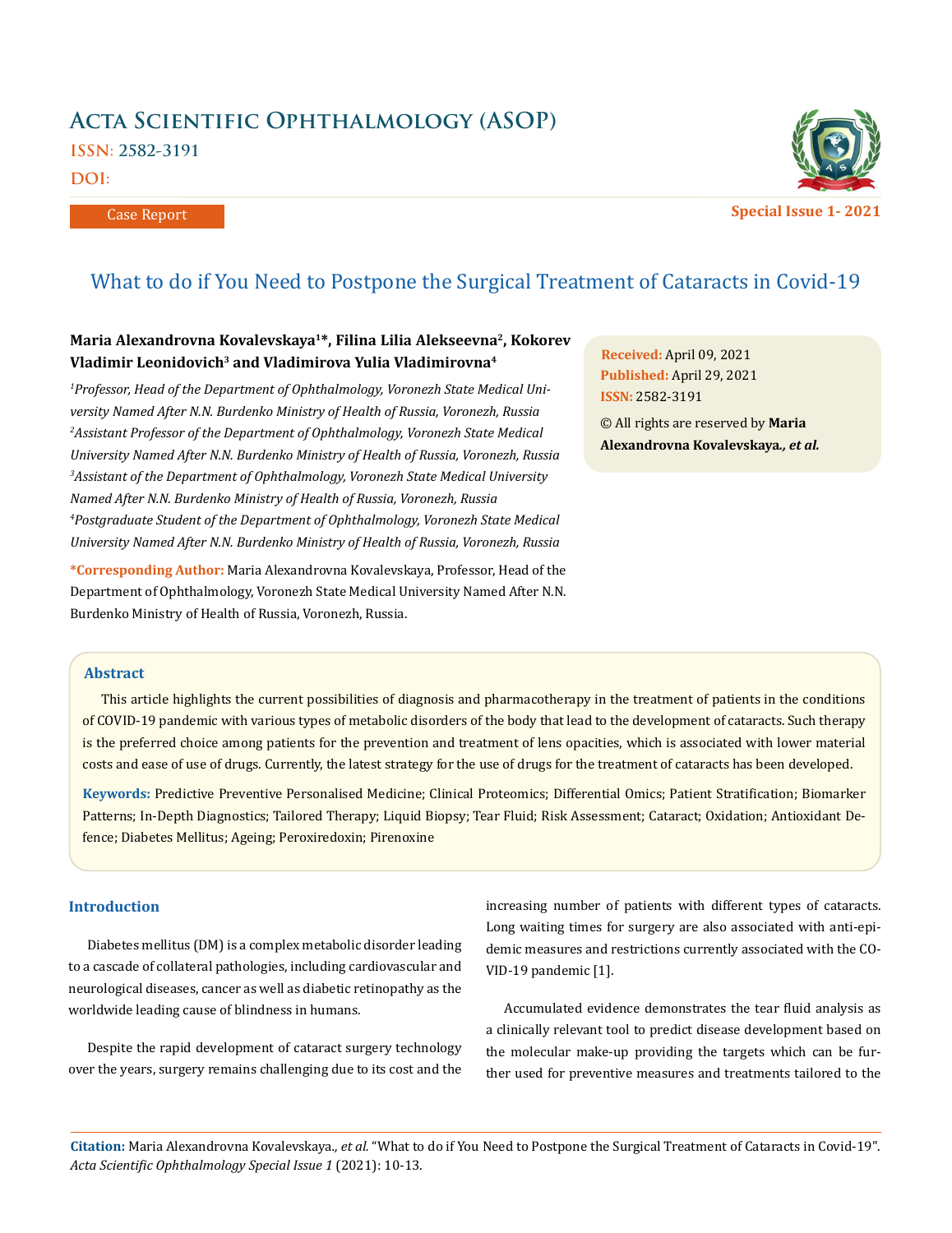person [2]-the concepts known as 3P medical approach [3]. Visual impairments are characteristic for DM patients, whereby pathological processes linked to the DM related cataract appear to be more complex compared to the ageing-related non-diabetic one. In contrast to the ageing-related non-diabetic cataract, the diabetesrelated cataract is considered to result mainly from the antioxidant protection dysfunction. Indeed our previous investigations revealed peroxiredoxin 6 to be underrepresented in the tear fluid of patients affected by diabetic cataract [4,5]. The results of the studies convincingly show that Catalin (pirenoxine eye drops) has an anti-cataract effect on all layers of the lens, especially on its cortical layers and the posterior capsule with prolonged and safe use. High therapeutic efficacy and safety with long-term use make it possible to recommend Catalin eye drops to slow the progression of agerelated cataracts, especially in the initial stages up to the age of 59 years. Further research on the use of pirenoxine in patients with various types of cataract and the risk of its occurrence should be continued. This study was devoted to the comparative analysis of the content of Peroxiredoxin-6 in the lacrimal fluid in patients with treated versus untreated diabetic cataract. They were compared to the subtype of non-diabetic cataract. Healthy individuals were taken as a control group.

#### **Patients' recruitment and examination**

Patients recruited for the study were 64.1 years old on average.

Three groups were created:

- The first group was diabetes-free; all 50 patients were diagnosed with the ageing-related cataract; age in the group was  $66.5 \pm 4.3$  years.
- The second group comprised 50 patients with diabetic history and DM-related cataract; age in the group was 59.4 ± 1.2 years.
- The control group comprised 25 healthy individuals; age in the group was  $44.3 \pm 2.4$  years.

Ophthalmological examinations were carried out according to the generally accepted standard methodology [6].

#### **Tear fluid sampling and analysis**

Of the tear fluid, 0.1 ml per patient was taken without additional stimulation using a disposable sterile polymer cannula, which was placed in the lower part of the conjunctival sac. The tear fluid was frozen immediately and stored at −20°C.

The tear protein composition was analysed using mass spectrometry as described elsewhere [7]. Mass spectra were obtained on a MALDI time-of-flight mass spectrometer Ultraflex II BRUKER (Germany) equipped with a UV (Nd) laser in the mode of positive ions using reflectron. Protein identification was carried out using the Mascot program ([www.matrixscience.com](http://www.matrixscience.com)).

The expression level of PRDX6 was determined after a thorough analysis of the data obtained with the spectrophotometer, which represented the overall level of antioxidant expression active enzymes and the level of expression common to all antioxidants other than PRDX6. There were additionally visualized and quantified by Western blotting assay as described in [8], peroxiredoxin levels 6.

#### **Statistical analysis**

For statistical processing of the research results, the STATISTI-CA 10 software package from StatSoftInc was used. A statistically significant difference is noted below as  $p \leq 0.05$ .

#### **Results Interpretation**

Protein concentrations in the tear fluid are presented in table 1 for each group of comparison.

| <b>Indicators (expression units)</b> | <b>Group 1</b>   | <b>Control group</b> |
|--------------------------------------|------------------|----------------------|
|                                      | $(n = 50)$       | $(n = 25)$           |
| Peroxiredoxin 6 before surgery       | $3.57* \pm 0.35$ | $2.74 \pm 0.4$       |
| Peroxiredoxin 6 after surgical       | $6.92* \pm 0.2$  | $2.74 + 0.4$         |
| treatment                            |                  |                      |

**Table 1:** The level of peroxiredoxin 6 expression in the tear fluid of group 1 patients before and after surgical treatment compared to the control group.

 $*$ p  $\leq$  0.05 - significantly higher than in the control group.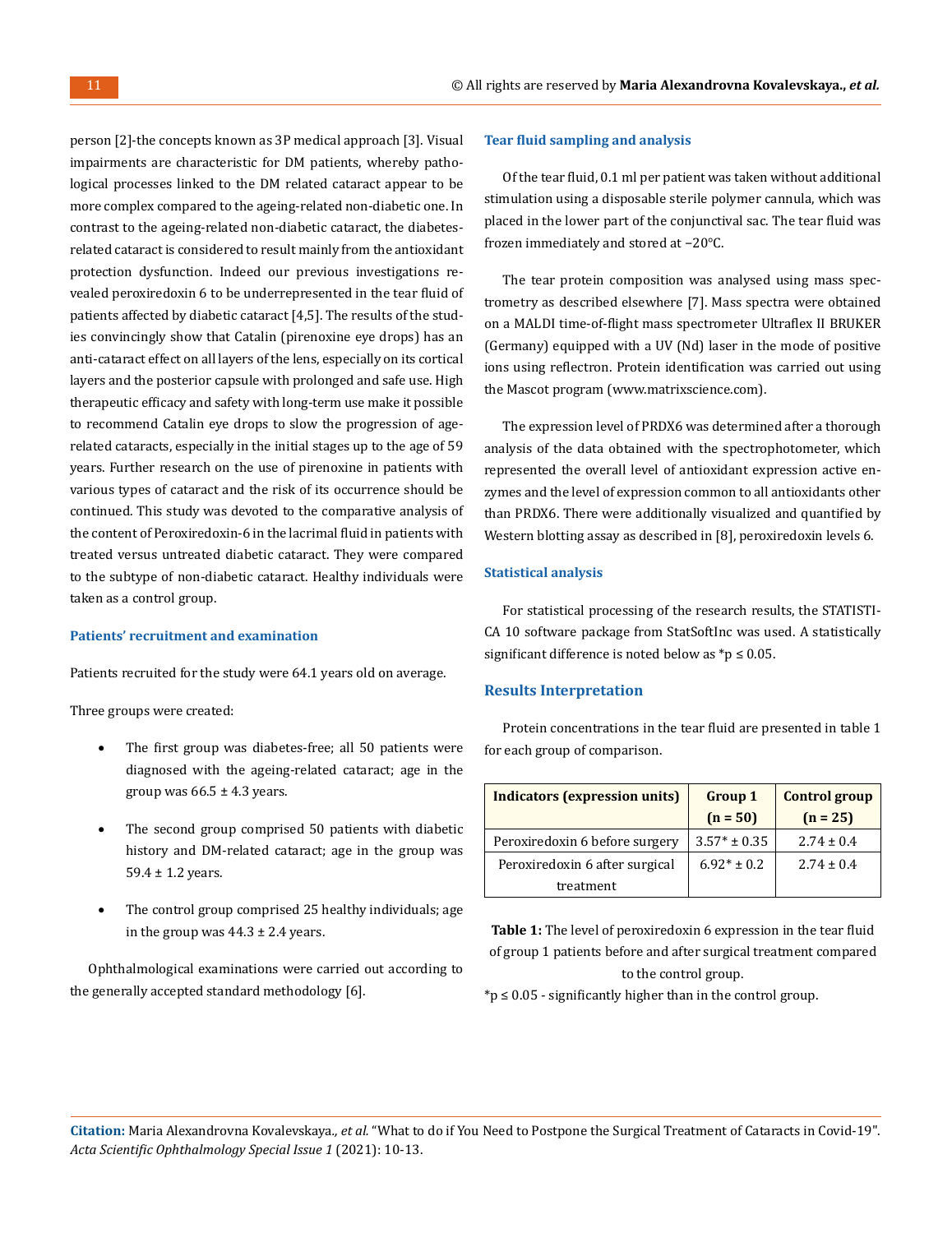| Indicators (expression units)      | <b>Group 2</b>  | <b>Control group</b> |
|------------------------------------|-----------------|----------------------|
|                                    | $(n = 50)$      | $(n = 25)$           |
| Peroxiredoxin 6 to surgical treat- | $1.12* \pm 0.3$ | $2.74 + 0.4$         |
| ment                               |                 |                      |
| Peroxiredoxin 6 with the use of    | $3.25* + 0.5$   | $2.74 + 0.4$         |
| Pirenoxine to surgical treatment   |                 |                      |
| Peroxiredoxin 6 with Pirenoxine    | $4.07 \pm 0.2$  | $2.74 + 0.4$         |
| after surgical treatment           |                 |                      |

Protein concentrations in the tear fluid are presented in table 2 for each group of comparison.

**Table 2:** The level of peroxiredoxin 6 expression in the tear fluid of group 2 patients before and after surgical treatment compared to the control group.

\*:  $p \leq 0.05$  - Significantly higher than in the control group.

**The level of expression of peroxiredoxin 6 in the tear fluid:**

- Healthy controls:  $2.74 \pm 0.4$  activity nMol/mg/10.
- Group 1: Before surgical treatment  $3.57* \pm 0.35$ ; after surgical treatment  $6.92 \pm 0.2$ .
- Group 2: Before surgical treatment  $1.12^* \pm 0.3$ ; with Pirenoxine before surgical treatment  $3.25^* \pm 0.5$ ; with Pirenoxine after surgical treatment  $4.07 \pm 0.2$ .
- $*$ p  $\leq$  0.05 Significantly higher than in the control group.

### **Case Report**

- A 52-year-old patient with compensated DM type 2.
- Complains of dryness and itching of the skin.
- • Ophthalmic complaints: complaints of lack of vision of the right eye; visual acuity of the right eye is 0.01; visual acuity of the left eye is 0.7 n/a.
- Diagnosis: OD Complete Diabetic Cataract; OS in-complete diabetic cataract, non-proliferative diabetic angioretinopathy.

The tear protein spectrum was determined for the patient: the average tear protein concentration was 7.85 μg/ml; active peroxyredoxin 6 (14 kDa) is not detectable (See figure 1).



**Figure 1:** Western blot analysis of the tear fluid proteins: peroxyredoxin 6 is undetectable before surgical treatment.

The patient was treated with pirenoxine to stabilize the clouding of the lens and to increase the antioxidant protection (See figure 2). The average concentration of tear proteins was 7.35 μg/ml, active peroxyredoxin 6, 14 kilodaltons - 4.01; an increase in the activity of peroxyredoxin 6 was recorded.



**Figure 2:** Western blot analysis of the tear fluid proteins after pirenoxine treatment: peroxyredoxin 6 (14 kDa) is well detectable.